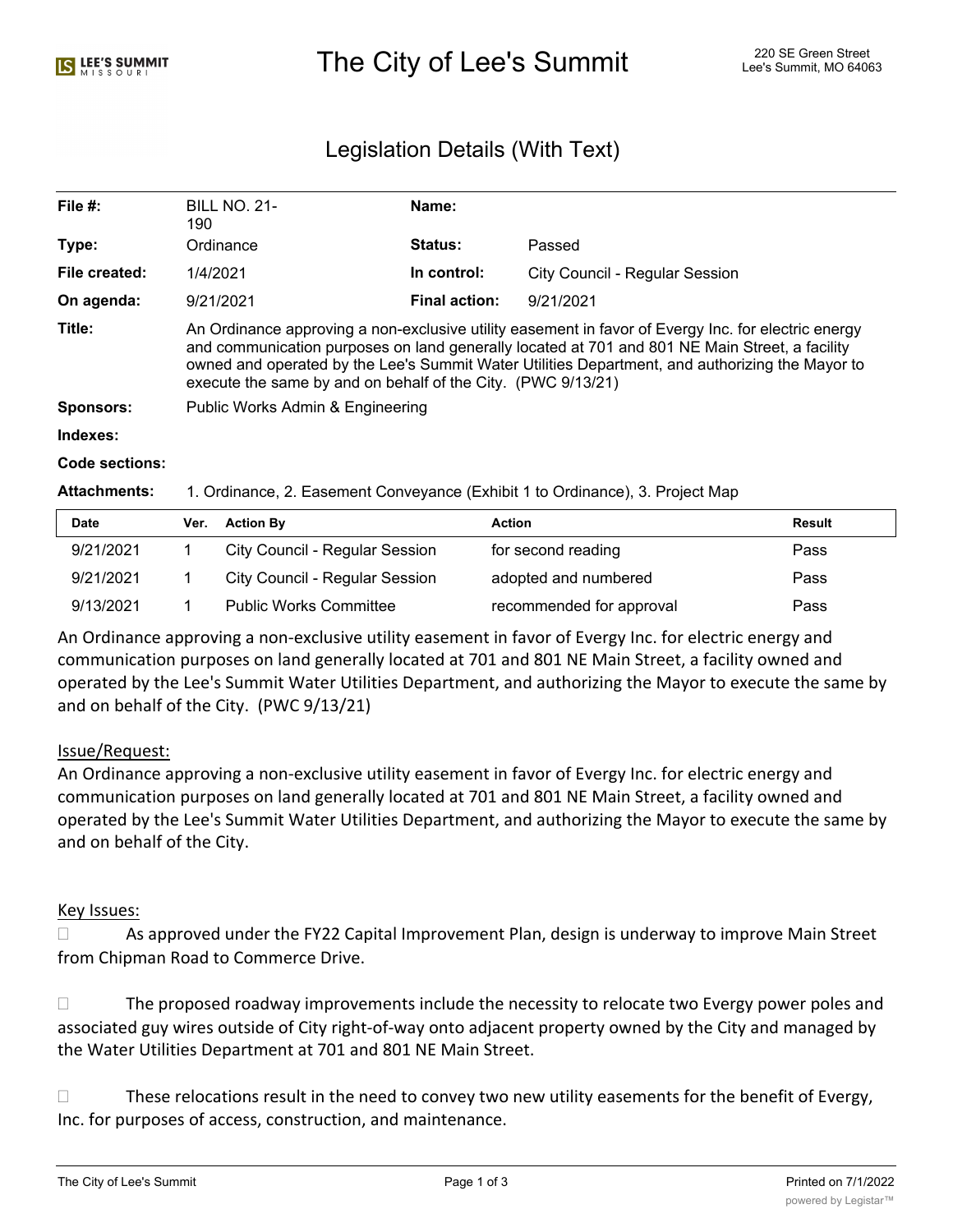$\Box$  Section 4.4(d) of the Charter of the City of Lee's Summit, Missouri, requires the Mayor of the City of Lee's Summit, Missouri, to execute all documents and instruments conveying any interest in real property owned by the City of Lee's Summit.

## Proposed Committee Motion:

I move to recommend to City Council approval of an Ordinance approving a non-exclusive utility easement in favor of Evergy Inc. for electric energy and communication purposes on land generally located at 701 and 801 NE Main Street, a facility owned and operated by the Lee's Summit Water Utilities Department, and authorizing the Mayor to execute the same by and on behalf of the City.

### Proposed City Council Motion:

FIRST MOTION: I move for a second reading of an Ordinance approving a non-exclusive utility easement in favor of Evergy Inc. for electric energy and communication purposes on land generally located at 701 and 801 NE Main Street, a facility owned and operated by the Lee's Summit Water Utilities Department, and authorizing the Mayor to execute the same by and on behalf of the City.

SECOND MOTION: I move for adoption of an Ordinance approving a non-exclusive utility easement in favor of Evergy Inc. for electric energy and communication purposes on land generally located at 701 and 801 NE Main Street, a facility owned and operated by the Lee's Summit Water Utilities Department, and authorizing the Mayor to execute the same by and on behalf of the City.

#### Background:

This project was identified in the Thoroughfare Master Plan, has been recommended by the License Tax Committee, and is included in the current Capital Improvement Plan. The primary purpose of the Main Street project is to facilitate economic development by re-constructing existing unimproved infrastructure that has deteriorated, and improve the existing roadway conditions of this section of Main Street.

This section of roadway is a generally narrow pavement without curbs or shoulders. There are roadside ditches. This section is located between Chipman Road, an improved major arterial, and Commerce Drive, an improved commercial collector. It is the only unimproved section of roadway in the immediate area and an impediment to development of otherwise underutilized property in the area. This project will enhance access to several undeveloped or underdeveloped properties (including property owned by the City) and encourage economic activity. The project will also improve roadway safety and capacity.

The design and right of way acquisition are complete, except for this Evergy easement. This easement is necessary to begin utility relocation work for this project. Evergy has privately owned easements that will be displaced by the additional right of way and roadway widening. Standard practice on roadway projects is to make whole pre-existing private easement to allow utility providers to continue providing service.

The two easements are necessary to relocate power poles along this project. One pole is located near Chipman Road and needs a guy anchor to stabilize the pole. The other pole, located near the City-owned fuel pumps and a Google fiber hut, is necessary to provide an electrical service connection to Google for their fiber hut.